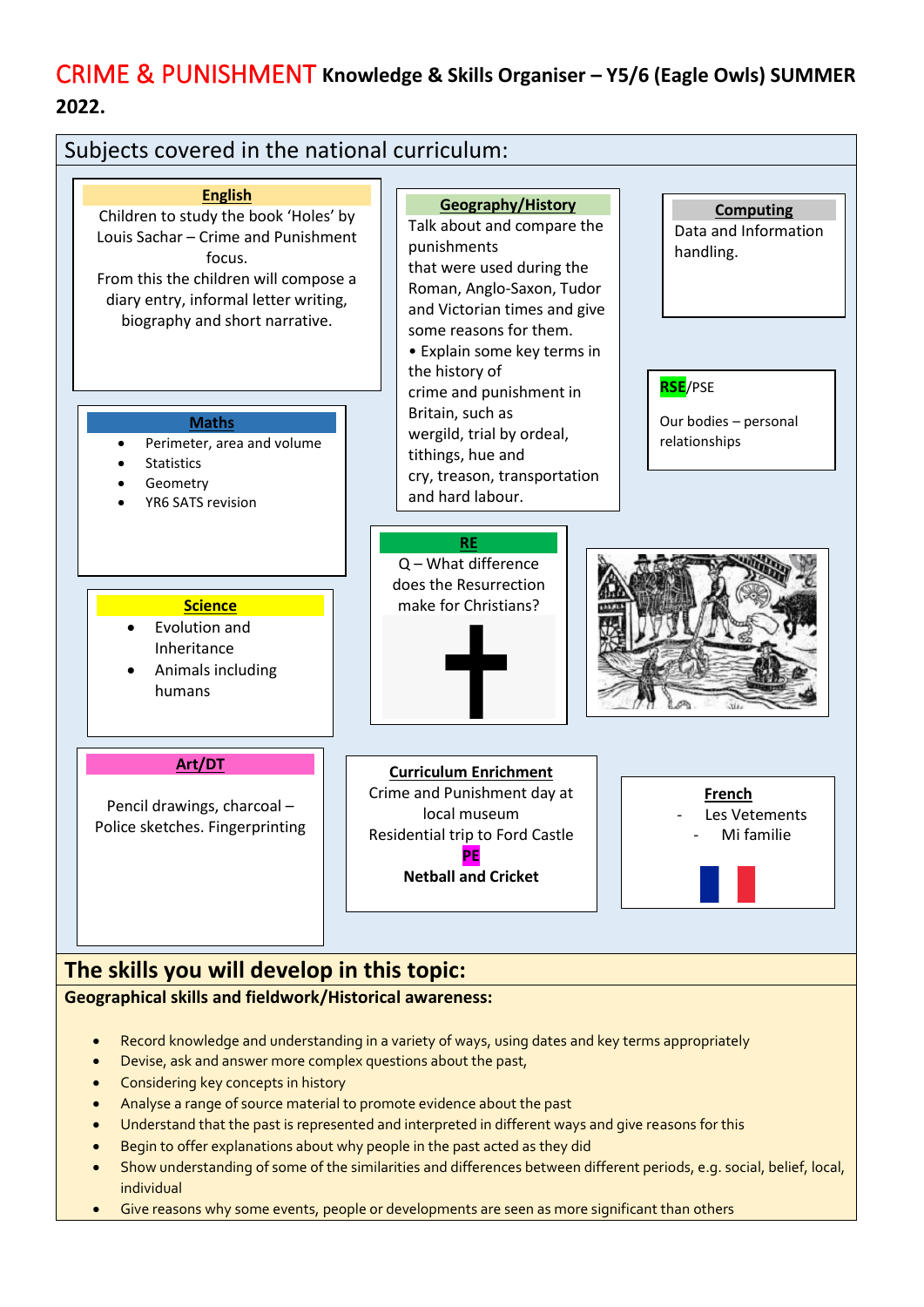Use primary sources to decide what are facts, what opinions can be formed from the evidence, and identify the questions they have about the life of the highway man Dick Turpin. • Compare modern day crime and punishment with those from the past, and talk about the legacy of past methods of crime prevention and detection with those of the present day.

**Art:** 

- Improve their mastery of art and design techniques including drawing, painting and sculpture with a range of materials (for example, pencil, charcoal, paint, clay).
- learn about different artists from around the world

Create sketch books to record their observations and use them to review and revisit ideas.

#### **Design technology:**

- Select from and use a wider range of materials and components, including construction materials, according to their functional properties
- Select tools and equipment suitable for the task
- Critically evaluate their work

#### **Science:**

- plan different types of scientific enquiries to answer questions, including recognising and controlling variables where necessary
- take measurements, using a range of scientific equipment, with increasing accuracy and precision, taking repeat readings when appropriate
- identify scientific evidence that has been used to support or refute ideas or arguments
- report and present findings from enquiries, including conclusions, causal relationships and explanations of and degree of trust in results, in oral and written forms such as displays and other presentations
- use test results to make predictions to set up further comparative and fair tests
- observing and raising questions about local animals and how they are adapted to their environment; comparing how some living things are adapted to survive in extreme conditions, for example, cactuses, penguins and camels. (They might analyse the advantages and disadvantages of specific adaptations, such as being on 2 feet rather than 4, having a long or a short beak, having gills or lungs, tendrils on climbing plants, brightly coloured and scented flowers).
	- Develop an understanding of the development of evolutionary ideas and theories over time.
	- Explain how human evolution has occurred and compare modern humans with those of the same genus and family. • Understand that adaptation and evolution is not a uniform process for all living things. • Give examples of selective and crossbreeding

 **RE:** Discussion and reasoning, exploring ideas (philosophy), comparing and developing lines of enquiry (social human science), reflection.

**Homework – Reading comprehension practice on Crime and Punishment. Maths revision, particularly on reasoning skills. Design project related to topic.**

## **Vocabulary I need to know:**

**Deterrence** – To deter the offender and others by making an example of someone **Protection:** to protect the public from the offender

**Reformation** – to change a person's ways often through training, activities and experiences